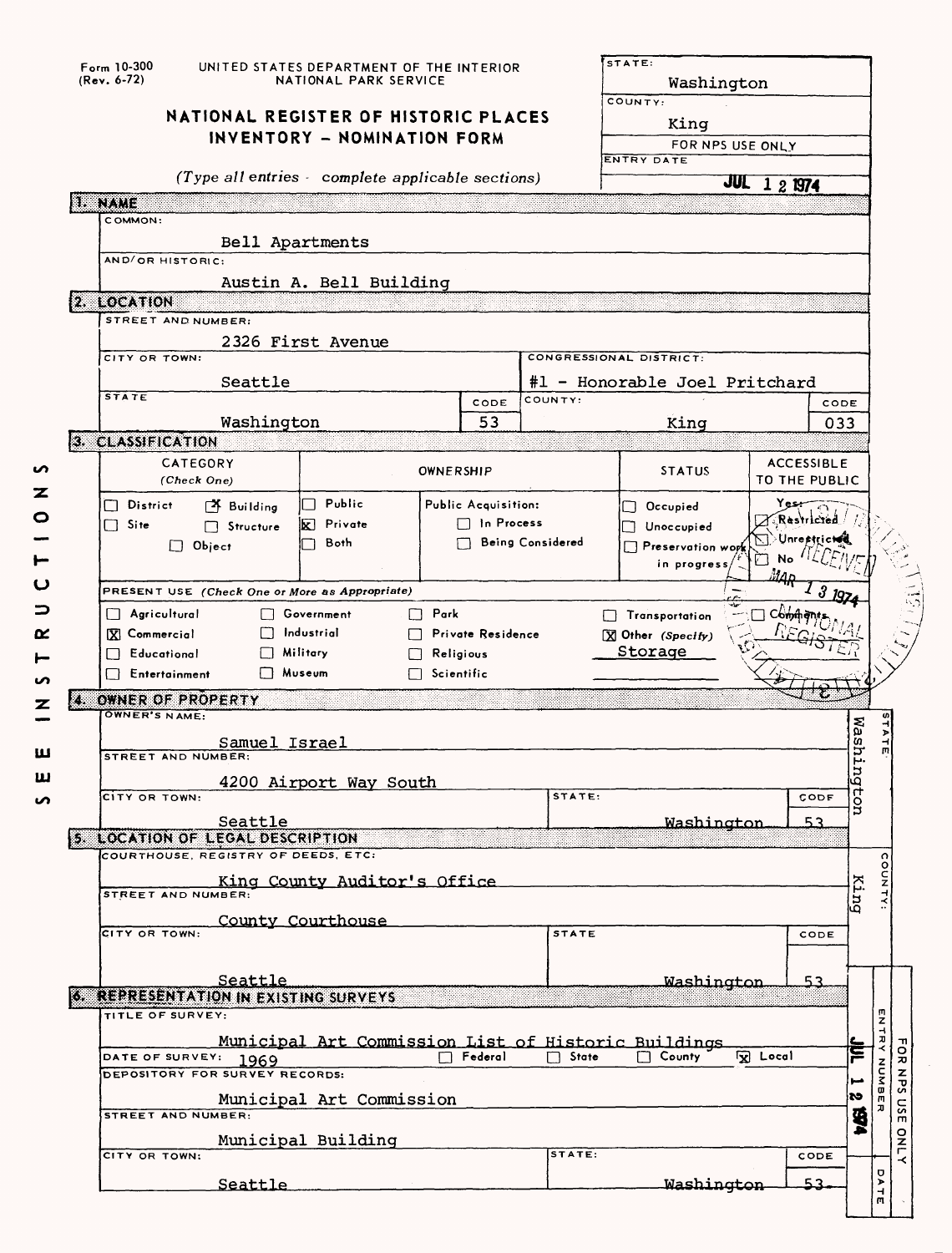| 7. DESCRIPTION   |             |             |                   |  |              |       |                      |  |  |
|------------------|-------------|-------------|-------------------|--|--------------|-------|----------------------|--|--|
|                  | (Check One) |             |                   |  |              |       |                      |  |  |
| <b>CONDITION</b> | Excellent   | Good        | $\mathbf{R}$ Fair |  | Deteriorated | Ruins | Unexposed            |  |  |
|                  |             | (Check One) |                   |  |              |       | (Check One)          |  |  |
|                  | Altered     |             | Unaltered<br>IJ   |  |              | Moved | Original Site<br>١x١ |  |  |

**DESCRIBE THE PRESENT AND ORIGINAL (if known) PHYSICAL APPEARANCE**

The Austin A. Bell Building is a four-story structure of brick with terra cotta ornamentation. Both brick and terra cotta are of a dis-<br>tinctive reddish-orange color and the mortar joints are narrow. It tinctive reddish-orange color and the mortar joints are narrow. was designed by Elmer Fisher, the architect who would later create many of the buildings in the Pioneer Square District of Seattle. Although Fisher's Pioneer Square designs are strongly Richardsonian, the Bell Building is less so and has some interesting Gothic features as well.

The ground floor served as commercial space and window openings are large. Slender cast iron columns frame the recessed doorway. Wooden decorative panels appear above the transom of the double doors. A single door in an arched entry way at the south end of the building face provides entrance to the floors above. Cast iron columns support the small arch and a decorative wooden panel also appears above the doorway.

Rock faced stone columns on either side of the doorway and store front continue for the first story only and then are extended by brick pilasters to the full height of the building. The brick pilasters above the doorway continue above the fourth story to form a small tower. The tower is flat roofed but this may not have been the original form.

Window openings are deeply recessed. Windows occur in sets of three above the commercial section of the ground floor and in pairs on either side of bordering pilasters. Single windows are placed on each floor above the south doorway. All windows on the second floor are tall and rectangular; the central group of three windows is separated by cast iron columns. The same pattern is repeated on the third and fourth floors although flanking openings on the third floor have segmental pointed arches and the narrow fourth floor window are fully arched. Terra cotta decorations appear above window openings on the second and third floors.

A high parapet extends above the fourth floor and it is composed of a more coarse brick than is the rest of the facade. The pilasters continue through the parapet and the central pilasters extend above it. Between the central pilasters and recessed within a brick equilateral arch is a terra cotta wheel window design flanked at the base by terra cotta fillets filling out the base of the arch.



**rn m**  $\overline{z}$ **00 H 70**  $\epsilon$  $\Omega$  $\rightarrow$  $\circ$  $\overline{z}$ **i** 

**in**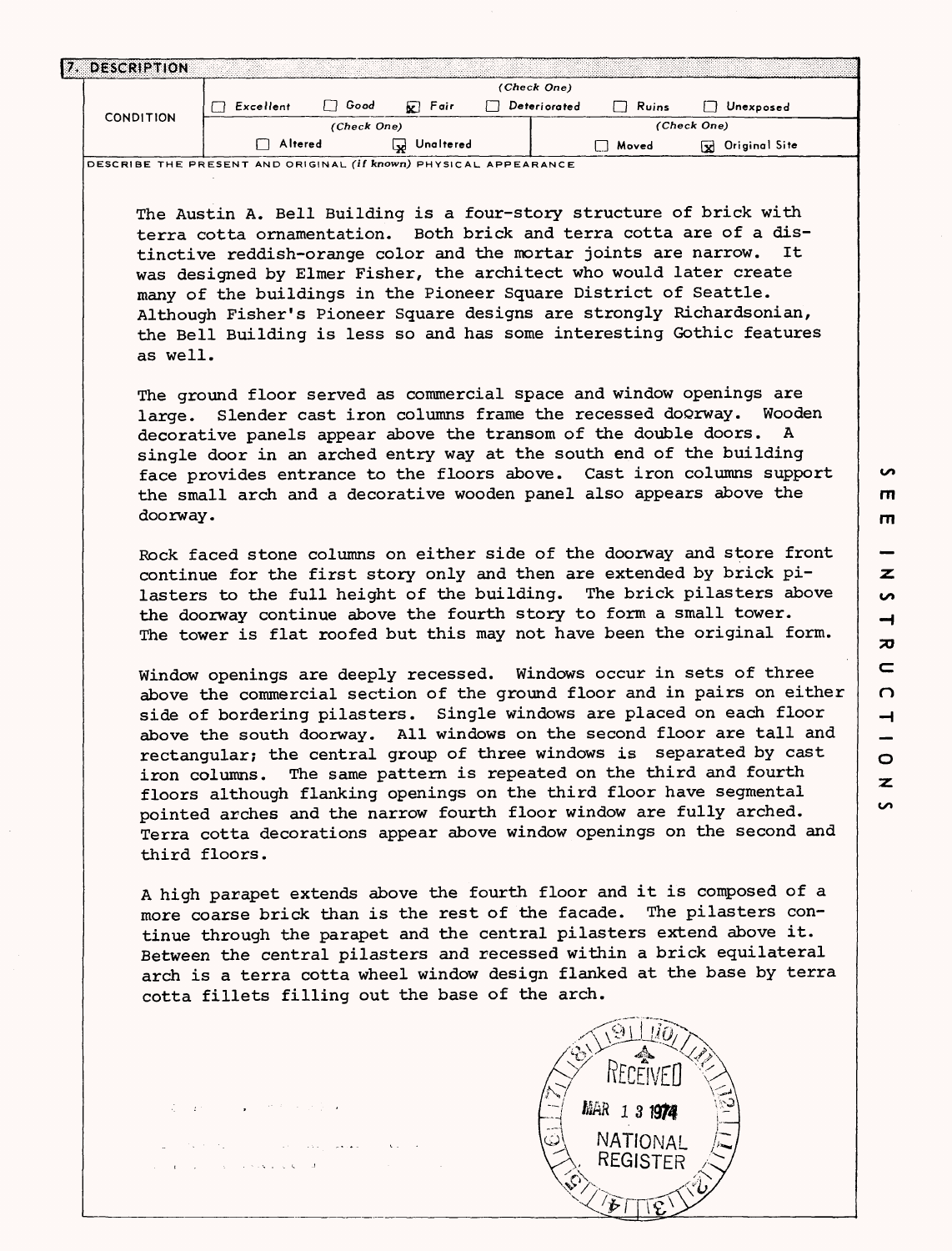| PERIOD (Check One or More as Appropriate)                |                     |                |                              |
|----------------------------------------------------------|---------------------|----------------|------------------------------|
| Pre-Columbian                                            | 16th Century        | 18th Century   | 20th Century<br>$\mathbf{x}$ |
| 15th Century<br>Ω                                        | 17th Century<br>i i | X 19th Century |                              |
| SPECIFIC DATE(S) (If Applicable and Known)               | 1889                | to present     |                              |
| AREAS OF SIGNIFICANCE (Check One or More as Appropriate) |                     |                |                              |
| Abor iginal                                              | <b>Education</b>    | Political      | Urban Planning               |
| Prehistoric                                              | Engineering         | Religion/Phi.  | Other (Specify)              |
| Historic<br>1 I                                          | Industry            | losophy        |                              |
| Agriculture                                              | invention           | Science<br>11  |                              |
| Architecture<br>⊌                                        | Landscape           | Sculpture      |                              |
| - 1<br>Art                                               | Architecture        | Social/Human-  |                              |
| Commerce                                                 | Literature          | itarian        |                              |
| Communications                                           | Military            | Theater        |                              |
| Conservation<br>l 1                                      | Music               | Transportation |                              |

Few buildings have such a close connection with their builders as does the Bell Building. Dominating other structures in the area, one writer has described it as "having the dour, brooding aspect of the unhappy man to whom it was a monument".

Austin Americus Bell was the only son of William N. Bell, one of the founders of the city of Seattle. The elder Bell's landclaim became the community of Belltown, later surrounded and annexed by Seattle. Austin, the second male child born in the pioneer village, began his life in a log cabin about opposite the site of the building which bears his name.

At his father's death in 1887, Austin inherited a portion of the estate which continued to increase in value and he became known as a wealthy man. His business prospered as well as his home and family life, yet he was plagued by feelings of ill health. His father had been ill for years prior to his death and his mental condition had deteriorated as well. Austin thought he saw signs of his father's sickness in himself and traveled extensively seeking to restore his health.

In 1889, he was planning the construction of a new brick building the one which now bears his name — on some of his property to replace an existing wooden structure. During one spring evening, he took a buggy ride with his nephew and discussed his contemplated investment, the success of which was virtually assured. The following morning, he went to his office and locked the doors behind him. He then drew out a revolver and shot himself in the temple. He left a letter to his wife. telling her that he did not consider life with poor health worth living. Mrs. Eva Bell completed the building in her husband's honor, placing upon it his name.

The Bell Building is significant also as an example of the work of architect Elmer Fisher, who designed many of the structures in the Pioneer Square Historic District. Scots-born Fisher studied architecture in Massachusetts, practiced in Minnesota and Colorado and designed many buildings in Victoria, B.C., before moving to Seattle in 1888. He remained in the Seattle area after the major fire of 1889, and is credited with the design of some 54 structures as the city rebuilt. His extant buildings are this outstanding architect's only monument, for virtually no information about the man is now available.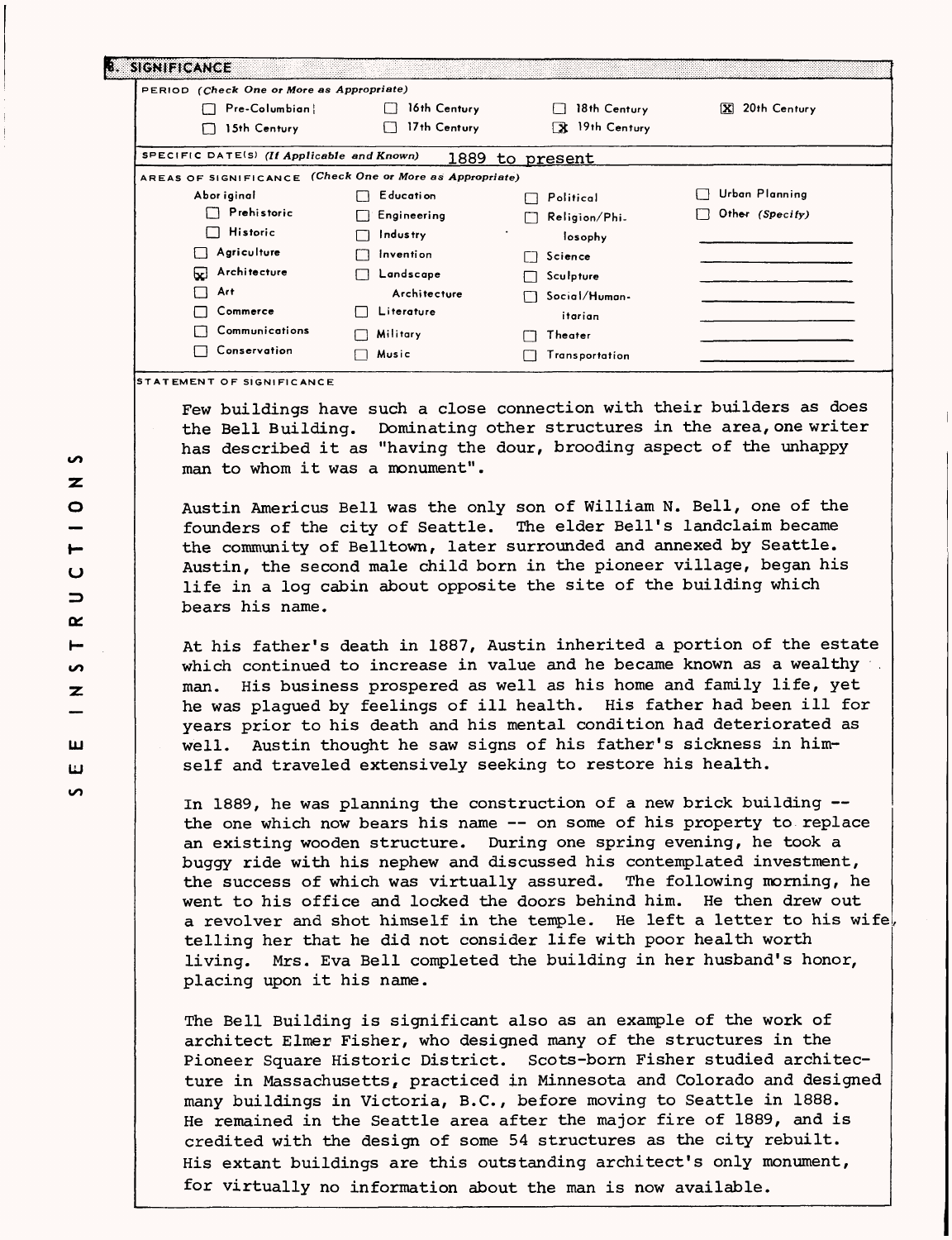|                                                                                               | 9. MAJOR BIBLIOGRAPHICAL REFERENCES                                                                                                                                                              |                                |      |                                                          |                 |                         |                        |                                                                                |      |                            |
|-----------------------------------------------------------------------------------------------|--------------------------------------------------------------------------------------------------------------------------------------------------------------------------------------------------|--------------------------------|------|----------------------------------------------------------|-----------------|-------------------------|------------------------|--------------------------------------------------------------------------------|------|----------------------------|
|                                                                                               | Bagley, Clarence B., History of Seattle. Chicago, S. J. Clarke<br>Publishing Co., 1916.<br>Chisom, Charles B., The Bell Building, paper for arch. course, 1962.                                  |                                |      |                                                          |                 |                         |                        |                                                                                |      |                            |
|                                                                                               | Kelly, James, The Bell Building, paper for Architecture course, Uni-<br>versity of Washington, 1966, in Architecture Library.<br>Korbein, J.R., The Bell Building, paper for arch. course, 1964. |                                |      |                                                          |                 |                         |                        |                                                                                |      |                            |
|                                                                                               | McDonald, Lucile. "Monument to an Unhappy Man," Seattle Times, May 14,<br>1967.                                                                                                                  |                                |      |                                                          |                 |                         |                        |                                                                                |      |                            |
|                                                                                               | 10. GEOGRAPHICAL DATA<br>LATITUDE AND LONGITUDE COORDINATES<br>DEFINING A RECTANGLE LOCATING THE PROPERTY                                                                                        |                                |      | o                                                        |                 |                         |                        | LATITUDE AND LONGIT'JDE COORDINATES<br>DEFINING THE CENTER POINT OF A PROPERTY |      |                            |
|                                                                                               |                                                                                                                                                                                                  |                                |      | R                                                        |                 |                         | OF LESS THAN TEN ACRES |                                                                                |      |                            |
| <b>CORNER</b>                                                                                 | <b>LATITUDE</b>                                                                                                                                                                                  | <b>LONGITUDE</b>               |      |                                                          | <b>LATITUDE</b> |                         |                        | <b>LONGITUDE</b>                                                               |      |                            |
|                                                                                               | Degrees Minutes Seconds   Degrees Minutes Seconds                                                                                                                                                | ۰                              |      |                                                          |                 | Degrees Minutes Seconds |                        | Degrees Minutes Seconds                                                        |      | 10 549/80<br>5273400<br>CD |
| NW                                                                                            |                                                                                                                                                                                                  |                                |      | N47                                                      | 36              | 50                      | W122                   | 20                                                                             | 45   |                            |
| <b>NE</b>                                                                                     |                                                                                                                                                                                                  |                                |      |                                                          |                 |                         |                        |                                                                                |      |                            |
| SE.                                                                                           |                                                                                                                                                                                                  | $\bullet$                      |      |                                                          |                 |                         |                        |                                                                                |      |                            |
| <b>SW</b>                                                                                     | APPROXIMATE ACREAGE OF NOMINATED PROPERTY:                                                                                                                                                       |                                |      |                                                          |                 |                         |                        |                                                                                |      |                            |
|                                                                                               | LIST ALL STATES AND COUNTIES FOR PROPERTIES OVERLAPPING STATE OR COUNTY BOUNDARIE                                                                                                                |                                |      | Less than one                                            |                 |                         |                        |                                                                                |      | n                          |
| STATE:                                                                                        |                                                                                                                                                                                                  |                                | CODE | COUNTY                                                   |                 |                         |                        |                                                                                | CODE | ш<br>m                     |
| STATE:                                                                                        |                                                                                                                                                                                                  |                                | CODE | COUNTY:                                                  |                 |                         | MAR 1 3 1974           |                                                                                | CODE |                            |
|                                                                                               |                                                                                                                                                                                                  |                                | CODE | COUNTY:                                                  |                 |                         | NATIONAL               |                                                                                | CODE | z                          |
| STATE:                                                                                        |                                                                                                                                                                                                  |                                |      |                                                          |                 |                         | REGISTER               |                                                                                |      | n                          |
| STATE:                                                                                        |                                                                                                                                                                                                  |                                | CODE | COUNTY:                                                  |                 |                         |                        |                                                                                | CODE | ⊣<br>カ                     |
|                                                                                               | <b>11. FORM PREPARED BY</b>                                                                                                                                                                      |                                |      |                                                          |                 |                         |                        |                                                                                |      | c                          |
|                                                                                               | NAME AND TITLE:<br>Margaret A. Corley, King County Liaison                                                                                                                                       |                                |      |                                                          |                 |                         |                        |                                                                                |      | O                          |
| <b>ORGANIZATION</b>                                                                           |                                                                                                                                                                                                  |                                |      |                                                          |                 |                         | DATE                   |                                                                                |      |                            |
|                                                                                               | Seattle Historical Society<br><b>STREET AND NUMBER:</b>                                                                                                                                          |                                |      |                                                          |                 |                         |                        | June, 1969                                                                     |      | o                          |
|                                                                                               | 2161 East Hamlin Street                                                                                                                                                                          |                                |      |                                                          |                 |                         |                        |                                                                                |      |                            |
| CITY OR TOWN:                                                                                 |                                                                                                                                                                                                  |                                |      | <b>STATE</b>                                             |                 |                         |                        |                                                                                | CODE |                            |
|                                                                                               | Seattle                                                                                                                                                                                          |                                |      |                                                          | Washington      |                         |                        |                                                                                | 53   |                            |
|                                                                                               | 12. STATE LIAISON OFFICER CERTIFICATION                                                                                                                                                          |                                |      |                                                          |                 |                         |                        | NATIONAL REGISTER VERIFICATION                                                 |      |                            |
|                                                                                               | As the designated State Liaison Officer for the Na-                                                                                                                                              |                                |      |                                                          |                 |                         |                        |                                                                                |      |                            |
|                                                                                               | tional Historic Preservation Act of 1966 (Public Law                                                                                                                                             |                                |      |                                                          |                 |                         |                        | I hereby certify that this property is included in the                         |      |                            |
|                                                                                               | 89-665), I hereby nominate this property for inclusion                                                                                                                                           |                                |      | National Register.                                       |                 |                         |                        |                                                                                |      |                            |
|                                                                                               |                                                                                                                                                                                                  |                                |      |                                                          |                 |                         |                        |                                                                                |      |                            |
|                                                                                               | in the National Register and certify that it has been<br>evaluated according to the criteria and procedures set                                                                                  |                                |      |                                                          |                 |                         |                        |                                                                                |      |                            |
|                                                                                               |                                                                                                                                                                                                  |                                |      |                                                          |                 |                         |                        |                                                                                |      |                            |
| forth by the National Park Service. The recommended                                           |                                                                                                                                                                                                  |                                |      | Director, Office of Archeology and Historic Preservation |                 |                         |                        |                                                                                |      |                            |
| level of significance of this nomination is:<br>$Local \quad \mathbb{R}$<br>National<br>State |                                                                                                                                                                                                  |                                |      | Date<br><b>ATTES</b>                                     |                 |                         |                        |                                                                                |      |                            |
|                                                                                               |                                                                                                                                                                                                  |                                |      |                                                          |                 |                         |                        |                                                                                |      |                            |
| Name                                                                                          |                                                                                                                                                                                                  |                                |      |                                                          |                 |                         |                        |                                                                                |      |                            |
|                                                                                               |                                                                                                                                                                                                  |                                |      |                                                          |                 |                         |                        |                                                                                |      |                            |
| Title                                                                                         | Director - Washington State                                                                                                                                                                      |                                |      |                                                          |                 |                         |                        |                                                                                |      |                            |
|                                                                                               | & Recreation Commission<br>Parks                                                                                                                                                                 | Keeper of The National Registe |      |                                                          |                 |                         |                        |                                                                                |      |                            |
| Date                                                                                          |                                                                                                                                                                                                  |                                |      | Date                                                     |                 |                         |                        |                                                                                |      |                            |
|                                                                                               |                                                                                                                                                                                                  |                                |      |                                                          |                 |                         |                        | ☆ U.S. GOVERNMENT PRINTING OFFICE : 1973-729-147/1442 3-1                      |      |                            |

 $\hat{\mathcal{L}}$